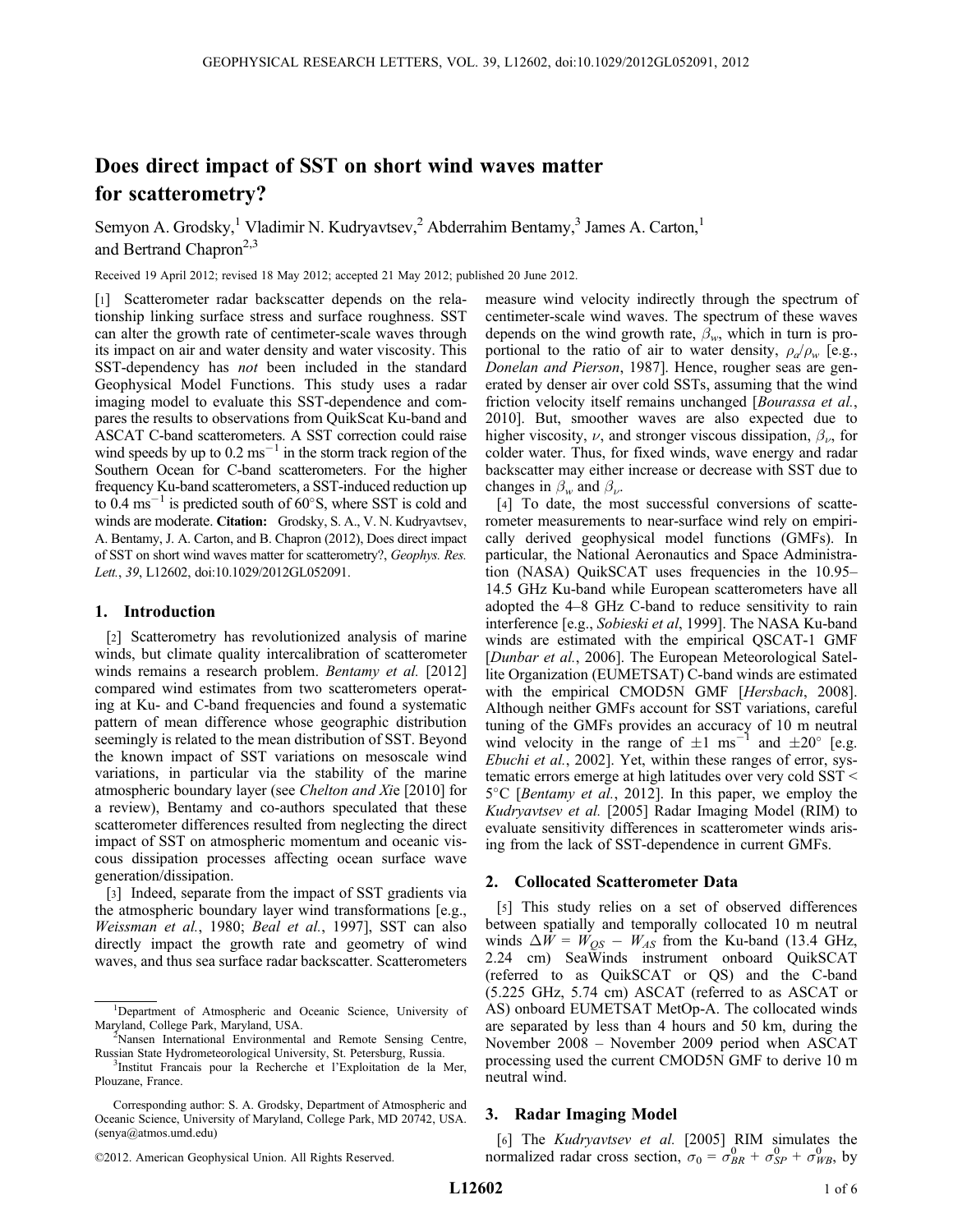

**Figure 1.** Air density  $(\rho_a)$  and sea water kinematic viscosity  $(v)$  versus temperature. Air density is calculated at the normal air pressure and relative humidity of 75%. Kinematic viscosity is calculated at constant salinity of 35 psu.

accounting for two-scale Bragg scattering,  $\sigma_{BR}^0$ , specular reflections  $\sigma_{BR}^0$  and scattering by wave breaking  $\sigma_{BR}^0$ . This reflections,  $\sigma_{SP}^0$ , and scattering by wave breaking,  $\sigma_{WB}^0$ . This model is a practical tool in line with more advanced scatmodel is a practical tool in line with more advanced scattering models to extend Physical Optics (PO) solutions [Voronovich and Zavorotny, 2001; Mouche et al., 2007]. In contrast to Bragg scattering, PO contributions from the specular reflections and very rough radar detected surface patterns associated with macro- and micro-scale wave breaking are independent of polarization. Regular specular reflection,  $\sigma_{SP}^0$ , is weak in the range of incidence angles,  $\theta$ , utilized by scatterometers, but  $\sigma_{mn}^0$  is not negligible. Tranutilized by scatterometers, but  $\sigma_{WB}^{0}$  is not negligible. Tran-<br>sient rough wave breakings generate a strong local radar sient rough wave breakings generate a strong local radar signal. Though their fraction is small, these zones nevertheless significantly contribute to  $\sigma^0$ , especially for H-pol<br>radar signals. Centimeter-scale Bragg waves can also be radar signals. Centimeter-scale Bragg waves can also be generated from longer (a few decimeters or more) wave breaking events, that are less dependent on SST than the resonant Bragg waves.

[7] Following *Donelan and Pierson* [1987] and Kudryavtsev et al. [1999], the wave spectrum in the equilibrium range,  $S(\vec{k})$ , is balanced by the wind forcing, viscous dissipation (first term in 1), and nonlinear dissipation (second term in 1). In *Kudryavtsev et al.* [2005], the energy input due to breaking of longer waves,  $I_{wb}$ , is further added [Kudryavtsev and Johannessen, 2004], leading to the simplified balance equation:

$$
\beta B(\vec{k}) - B(\vec{k})[B(\vec{k})/\alpha]^n + I_{wb}(\vec{k}) = 0, \qquad (1)
$$

where  $B(\vec{k}) = k^4 S(\vec{k})$  is the saturation spectrum of wind waves, and  $\alpha$  and *n* are empirical parameters. The growth rate,  $\beta = \beta_w - \beta_v$ , is the difference between the wind growth rate,  $\beta_w$ , and the rate of viscous dissipation,  $\beta_v = 4\nu k^2/\omega$ .<br>The wind growth rate (2) is parameterized in a functional The wind growth rate (2) is parameterized in a functional form suggested by Stewart [1974]

$$
\beta_w = 1.5 \frac{\rho_a}{\rho_w} \frac{u_*(W_{\pi/k} - c)}{c^2} |\cos(\varphi)| \cos(\varphi), \tag{2}
$$

where  $\varphi$  is the angle between wind and wave azimuth, k is the wavenumber,  $u_*$  is the air friction velocity,  $W_{\pi/k}$  is wind speed at  $z = \pi/k$ ,  $c = \omega/k$ , is the phase velocity, and  $\omega = (gk +$  $(\gamma k^3)^{0.5}$  is the wave frequency that depends weakly on SST via its impact on surface tension  $\gamma$ . The drag coeffi-SST via its impact on surface tension  $\gamma$ . The drag coefficient is parameterized via the roughness length [Smith, 1988],  $z_0 = 0.1 \nu / u_* + 0.012 u_*^2 / g$ , which is valid for winds<br>below 26 ms<sup>-1</sup> below  $26 \text{ ms}^{-1}$ .

[8] Centimeter scale wind waves are generated by air-sea interactions within a few centimeter thick layer just above the sea surface. The air temperature,  $T_a$ , within this layer is very close to SST. Its effect on the wind growth rate (2) is accounted for by the air density  $\rho_a(T_a)$ , which is calculated at normal air pressure and saturated humidity defined by SST. The water temperature,  $T_w$ , effect on  $\beta_\nu$  is accounted for by the kinematic viscosity  $\nu(T_w)$  that is calculated at fixed salinity of 35 psu [*Sharqawy et al.*, 2010]. Friction velocity  $u_*$  and wind speed  $W_{\pi/k}$  in (2) are calculated using a neutral drag coefficient. With these parameterizations, the RIM produces  $\sigma^0(W, T)$  that reasonably fits measurements in the observed range of winds and for a given wind W now observed range of winds, and for a given wind,  $W$ , now depends on temperature, T. Because current GMFs don't depend on SST, the radar calibration,  $\sigma^0(W, T_0)$ , refers to a temperature  $T_0$  chosen equal the global mean SST = 19°C. temperature  $T_0$  chosen equal the global mean SST = 19 $\degree$ C. The temperature-related wind retrieval error becomes

$$
dW = \frac{\sigma^0(W, T) - \sigma^0(W, T_0)}{\frac{\partial \sigma^0}{\partial W}\Big|_{T_0}}\tag{3}
$$

# 4. Results

[9] Although  $\rho_a$  decreases by approximately 10% between 0°C to 30°C (Figure 1) while  $\nu$  drops by 50%, the impact of changes in these two factors on  $dW$  are comparable. In Figure 2 the two contributions to wind retrieval error  $(dW_0)$ and  $(dW_\nu)$  are evaluated from (3) by varying either  $\rho_a$  or  $\nu$  as a function of the surface temperature, keeping the other variable fixed at its value for  $T_0 = 19$ °C. The errors in Figure 2 are illustrated for the extreme case of cold SST,  $T_w = 0$ °C. The error in the wind estimates due to air density changes,  $dW_{\rho}$ , is mostly positive at these conditions because of denser air (in comparison with that at  $T_0$ ). It increases quasi-linearly with  $W$  and is virtually independent of the radar wavelength. Neglecting the wave breaking impact, the  $\sigma^0$  is dominated by the Bragg scattering and directly depends on  $\beta = \beta_w - \beta_v$ . A Taylor series expansion of (3) in vicinity of  $T_0$  yields:

$$
dW = dW_{\rho} + dW_{\nu} = \frac{\Delta \rho_a}{\rho_a} \frac{\beta_w}{\partial \beta_w / \partial W} \bigg|_{T_0} - \frac{\Delta \nu}{\nu} \frac{\beta_{\nu}}{\partial \beta_w / \partial W} \bigg|_{T_0} \tag{4}
$$

[10] If  $\beta_w \sim W^m$  the first term in (4) is linear in wind,  $dW_{\rho} = (\Delta \rho_a/\rho_a)W$ . For the wind growth rate model (2),  $dW_{\rho}$  is quasi-linear in wind with minor dependence on radar wavelength (Figure 2) that refers to the wavenumber dependence of  $W_{\pi/k} - c$ . Owing to the viscous dissipation,  $dW<sub>o</sub>$  becomes negative for 10 m winds  $W < 4$  ms<sup>-1</sup> as the near-surface wind  $W_{\pi/k}$  drops below the Bragg component phase speed,  $W_{\pi/k} < c$ , see (2). At those low winds, direct interaction with wind extracts energy from the surface waves at a rate proportional to  $\rho_a$ .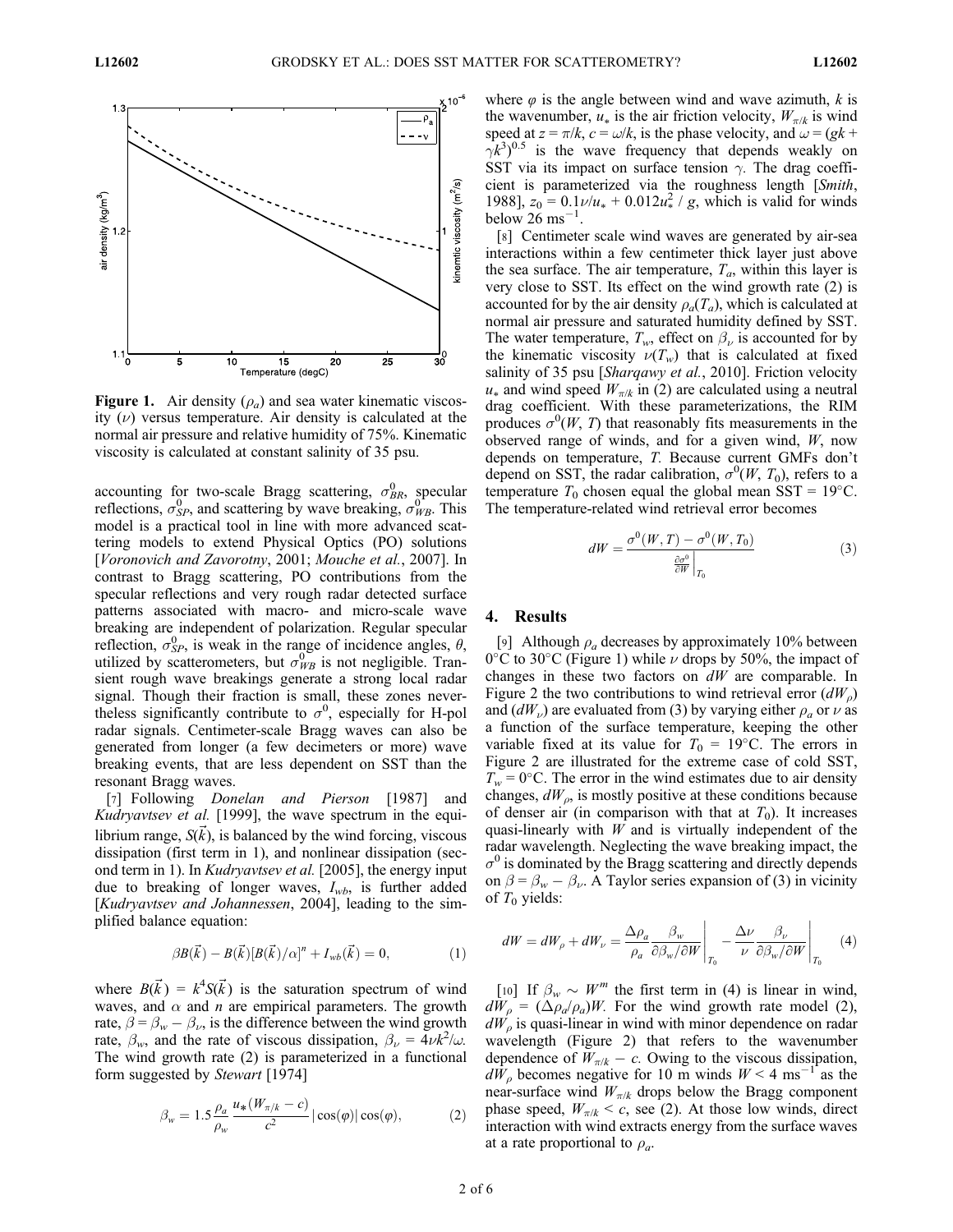

**Figure 2.** Wind retrieval error at  $SST = 0^{\circ}C$  in Ku- and Cband due to SST-induced variations in the air density  $(dW_0)$ and water viscosity  $(dW_{\nu})$ . Radar calibration  $(\partial \sigma^{\vec{0}}/\partial \vec{W})$  is assumed corresponding to the global mean SST = 19°C. assumed corresponding to the global mean  $SST = 19^{\circ}C$ . Data correspond to V-pol, upwind,  $\theta = 45^{\circ}$ .

[11] In contrast to the impact of neglecting temperaturedependence in  $\rho_a$ , the impact of neglecting SST-dependence in  $\nu$  is to cause a wind underestimation over cold water,  $dW<sub>u</sub> < 0$  (Figure 2). Although the two effects tend to cancel each other, they have different wind dependencies. In the C-band  $|dW_{\rho}|$  <  $|dW_{\nu}|$  at low to moderate winds (W < 13 m/s) while  $|dW_{o}| > |dW_{v}|$  at higher winds.

[12] The magnitude  $|dW_v|$  is larger at shorter wavelengths where viscosity has more impact (Figure 2). But, this relationship switches over at  $W < 5$  ms<sup>-1</sup>. The RIM shows that in the Ku-band  $\sigma_{BR}^0$  dominates the V-pol component of  $\sigma^0$  in the upwind direction at  $W > 4$  ms<sup>-1</sup>. But, as W decreases toward the threshold wind for the resonant Bragg component (defined by  $\beta = 0$ ), which is approximately 4 ms<sup>-1</sup> in the Ku band, Bragg scattering decreases sharply and drops below  $\sigma_{WB}$ . This results in a weaker temperature dependence of  $\sigma^0$ , now mostly dominated by an overall sea state roughness. now mostly dominated by an overall sea state roughness, less directly dependent on  $\nu$ , thus on SST. The threshold wind to input energy at the C-band resonant wavelength is lower  $(\sim 2.5 \text{ ms}^{-1})$  than that in the Ku-band, consistent with a much smaller  $\beta_{\nu}$  for short gravity waves. As a result,  $|dW_{\nu}^{Ku}| \le |dW_{\nu}^{C}|$  under low winds <5 ms<sup>-1</sup>.<br>[12] Observed, collocated, wind, speed

[13] Observed collocated wind speed difference from QuikSCAT and ASCAT,  $\Delta W = W_{AS} - W_{OS}$ , is binned in Figure 3a as a function of the ECMWF operational analysis wind speed W and SST. Positive  $\Delta W$  for  $W > 15$  ms<sup>-1</sup> has been attributed to the difference in QuikSCAT and ASCAT GMFs [Bentamy et al., 2012], while positive  $\Delta W$  for  $W$  <  $3 \text{ ms}^{-1}$  is an artifact of the asymmetrical distribution of wind speed for winds approaching the low wind cutoff [*Freilich*, 1997]. These positive  $\Delta W$  can not be explained by the model, which accounts only for the physics of radar backscattering.

[14] For model comparison to observations we consider winds in the range 5  $\text{m}^{-1}$  <  $W$  < 12  $\text{m}^{-1}$ . Over cold SST < 7°C,  $W_{AS}$  exceeds  $W_{QS}$  by at least 0.25 ms<sup>-1</sup>, due to a stronger viscous dissipation in the Ku- than the C-band (Figure 3a). The area of negative  $\Delta W$  also shows up at finer collocations (time separation <1 hour, Figure 3b) but is

based only on a small fraction (<7%) of the original collocations. The model predicts a qualitatively similar impact of SST at cold  $SST < 10^{\circ}$ C and moderate winds (Figure 3c). The simulated  $\Delta W < 0$  extends into higher winds



Figure 3. (a) Collocated QuikSCAT-ASCAT (November 2008-November 2009) wind speed difference ( $W_{OS} - W_{AS}$ ) binned  $1^\circ$  in SST and 1 ms<sup>-1</sup> in W. (b) The same as in Figure 3a but for temporal separations  $\tau$  < 1 hr (6.5% of collocations). Bins with less than 2,000 collocations are blanked. (c) Wind speed difference based on the Kudryavtsev et al. [2005] radar imaging model (vertical polarization, upwind direction,  $\theta = 45^{\circ}$ ). CI = 0.2 m/s.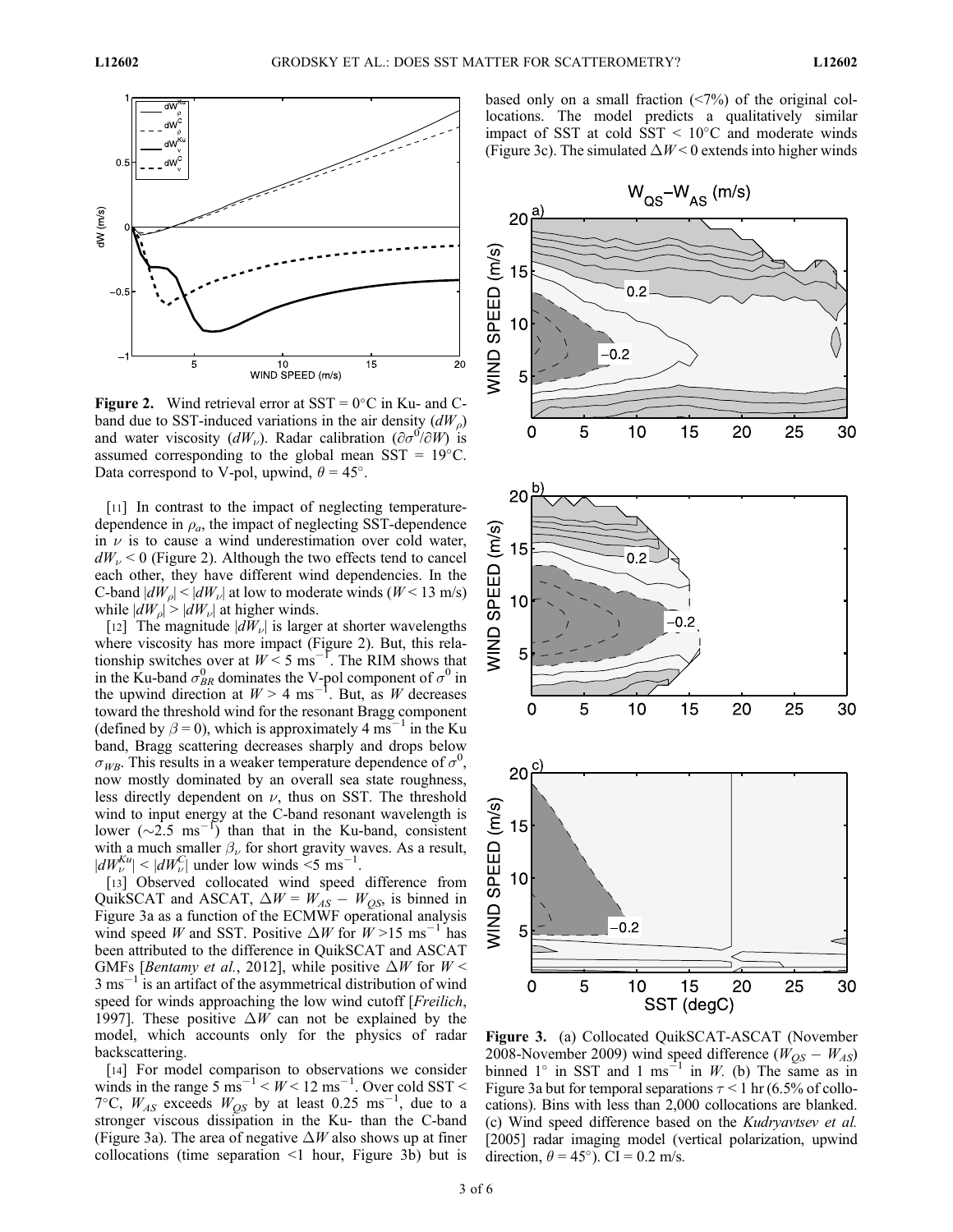

Figure 4. SST-related errors in wind speed retrievals  $(dW)$ evaluated using the radar imaging model and (3) at V-pol, and  $\theta = 45^{\circ}$  for (a, c) Ku-band and (b, d) C-band. Figures 4a and 4b show  $dW$  as a function of SST and W for radar antenna looking in the upwind direction. Figures 4c and 4d show  $dW$  as a function of radar antenna azimuth relative to wind direction and W and for  $SST = 0^{\circ}C$ . Radar calibration is assumed to be corresponding to the global mean SST of  $T_0 = 19$ °C. In Figures 4c and 4d zero azimuth corresponds to radar antenna looking in the downwind direction.  $CI = 0.2$  m/s.

 $W > 15$  ms<sup>-1</sup> for cold SSTs but can't be verified by observations dominated by the GMF-related effects at high winds. At the very cold SST =  $0^{\circ}$ C, the model predicts weaker  $\Delta W = -0.4$  ms<sup>-1</sup> in comparison with observed values of  $-0.6 \text{ ms}^{-1}$  (Figure 3). In part, these differences are expected because the model results presented here are based on a particular set of parameters (V-pol., upwind direction, and  $\theta = 45^{\circ}$ ) while the scatterometer data result from observations at various angles and polarizations.

[15] In the upwind direction the wind retrieval error,  $dW$ , has a similar dependence on  $W$  and SST in either frequency band (Figures 4a and 4b). As defined,  $dW(T = 19^{\circ}C) = 0$ , becoming approximately anti-symmetric with respect to  $T_0$  at higher and lower temperatures with some modifications due to the stronger impact of  $\nu(T_w)$  (Figure 1) at colder SSTs. For the Ku-band, viscous effects dominate at  $W < 13 \text{ ms}^{-1}$ (Figure 4a). As expected, this negative  $dW$  is weaker for the C-band and limited to winds  $\leq$ 9 ms<sup>-1</sup> (Figure 4b). The positive  $dW$  at high winds is also stronger in the C-band due to weaker viscous effects at longer wavelengths (Figure 2).

[16] Azimuthal dependence of  $dW$  is approximately symmetrical in the downwind and upwind directions for conditions where Bragg scattering dominates. Any deviation from this symmetry is explained by  $\sigma_{WR}$ , which is less temperature dependent than Bragg scattering, and is stronger in the upwind direction. So, looking downwind in the Ku-band shows that  $dW$  is stronger than upwind (Figure 4c) due to a weaker  $\sigma_{WB}$  downwind. The upwind- downwind asymmetry of  $dW$  is less noticeable in the C-band (Figure 4d) due to the relatively stronger Bragg scattering in that band. In general the strongest negative dW is expected within the  $\pm 90^\circ$ downwind azimuth sector at some angles relative to the wind direction where the relative magnitude of azimuth-independent  $\beta_{\nu}$  is stronger in comparison with azimuth-dependent  $\beta_w$  (Figures 4c and 4d).

[17] Differences in  $dW$  between the two radar bands are reflected in the geographical patterns of the wind retrieval error (Figure 5). These patterns are calculated from (3) assuming the upwind direction for V-pol and  $\theta = 45^{\circ}$ , and using observed ASCAT neutral wind speed and ECMWF SST from the triplet collocated QuikSCAT/ASCAT/ECMWF data. The results are binned in a  $1^{\circ} \times 1^{\circ}$  longitude/latitude grid and time average at each point. The density error



Figure 5. Spatial distribution of model wind retrieval errors in (left) C-band, (right) Ku-band. (a, d) Error due to SSTinduced variation in air density ( $\rho_a$ ), (b, e) error due to SST-induced variation in water viscosity ( $\nu$ ), (c, f) total error. Radar calibration is assumed corresponding to the global mean SST = 19°C. Calculations are done for V-pol, upwind, and  $\theta = 45^{\circ}$ .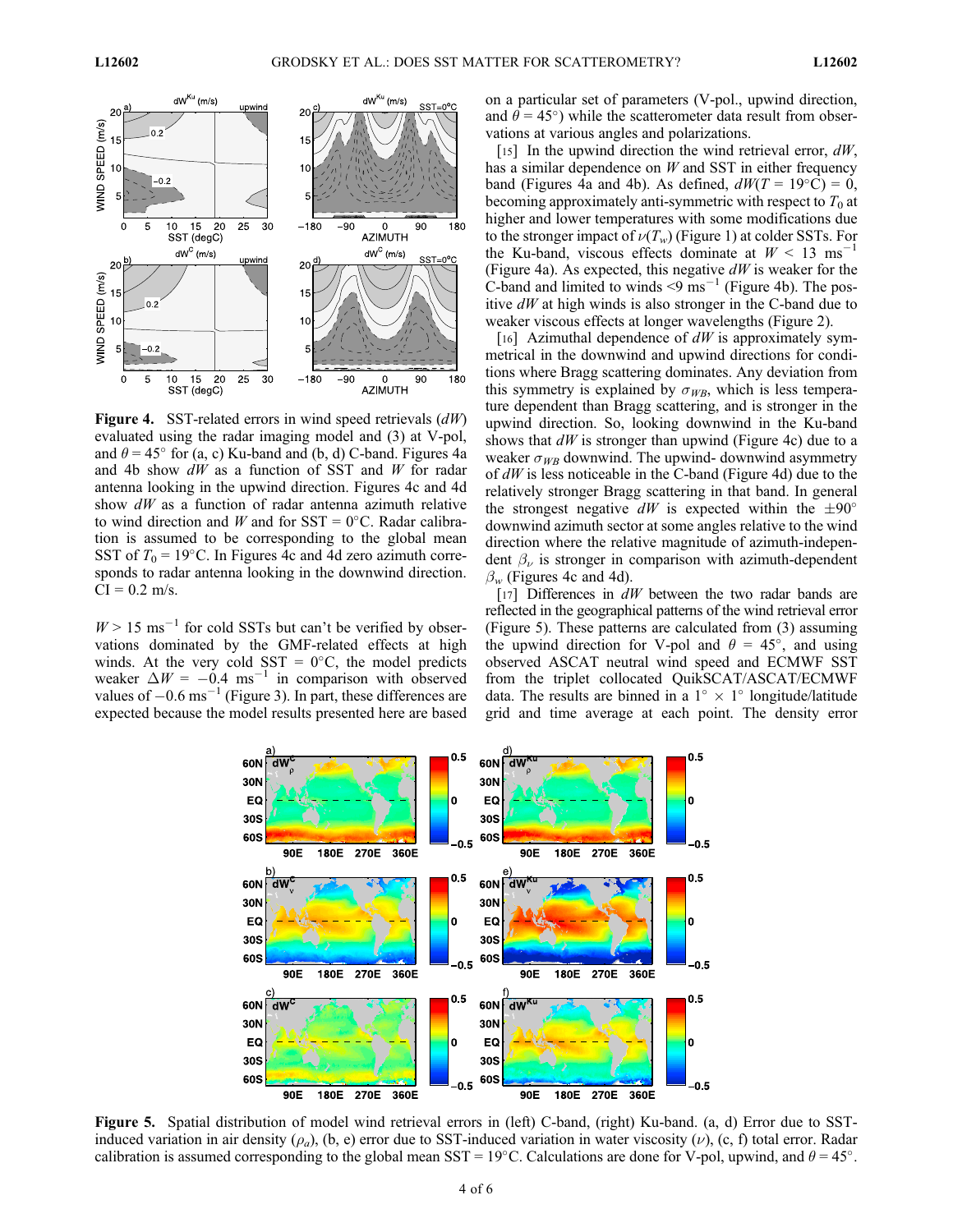component  $dW_{\rho}$  is very similar in the two bands giving similar patterns in Figures 5a and 5d. This wind overestimation is up to  $0.3 \text{ ms}^{-1}$  over regions where cold SSTs and high winds are both present. But, in many regions wind overestimation due to positive  $dW<sub>o</sub>$  (Figures 5a and 5d) is compensated for by wind underestimation due to negative  $dW_{\nu}$  (Figures 5b and 5e). In the C-band, positive  $dW_{\nu}$  and negative  $dW_{\nu}$  are of similar magnitudes (Figures 5a and 5b). Hence, combination of the two error components results in a weak total retrieval error overall (Figure 5c). A slight wind overestimation <0.1 ms<sup>-1</sup> is expected in the C-band over the tropical warm pools and in the 'roaring forties' belt where  $d\vec{W}^C = 0.15 \text{ ms}^{-1}$  in the Indian Ocean sector (Figure 5c). The total error  $dW^C$  is not simply sum of the Taylor series terms  $dW_p^C + dW_p^C$  because of the non-linearity of dW.<br>This is mostly evident over the warm tropical SSTs where This is mostly evident over the warm tropical SSTs where  $dW^C < dW^C$ , providing  $dW^C$  is negligible (Figures 5a–5c).<br>
[18] At polar latitudes the total Ku-band error is dom

[18] At polar latitudes, the total Ku-band error is dominated by ocean viscous effects where SST is cold and winds are moderate (Figure 5f). This leads to wind speed underestimations up to  $-0.4 \text{ ms}^{-1}$  south of 60°S. Viscous effects also dominate in the tropical warm pools with overestimations up to  $0.2 \text{ ms}^{-1}$  by the Ku-band instrument. As for the C-band scatterometer, the total wind error for the Kuband scatterometer is smaller than the viscous component  $dW < dW^{Ku}$  in the tropics (Figures 5e and 5f) where  $dW^{Ku}_{\nu} = 0.3 \text{ ms}^{-1}$  $0.3 \text{ ms}^{-1}$ .

# 5. Summary

[19] Wind wave energy and radar backscatter vary with SST due to air density-dependence of wind-wave growth rate and temperature dependence in viscous wave dissipation rate. The magnitude of these effects varies with the frequency of the scatterometer. Current empirical scatterometer GMFs do not account for these SST-dependences which can thus preclude climate quality intercalibration of scatterometer winds. To illustrate these impacts on scatterometer wind accuracy, the *Kudryavtsev et al.* [2005] radar imaging model has been used. The results are compared to a set of collocated wind speed estimates from the QuikSCAT and ASCAT instruments. The wind errors are evaluated at vertical polarization in the upwind direction at  $45^{\circ}$  incidence angle assuming that the radar calibration corresponds to a global mean value of  $SST = 19^{\circ}C$  and that atmospheric stratification is neutral.

[20] The density component of the wind error  $dW_0$  (due to neglect of temperature-dependence in air density) is very similar for both C- and Ku- frequency bands. According to the model results, wind overestimation due to this error approaches 0.3 ms<sup> $-1$ </sup> poleward of 40 $^{\circ}$  where cold SSTs and high winds are both present. Wind overestimation can be compensated for by wind underestimation due to neglect of SST-dependence in the viscous wave dissipation rate  $dW_{\nu}$ . For the C-band, positive values of  $dW<sub>\rho</sub>$  and negative values of  $dW_{\nu}$  are of similar magnitude. As a result, a weak overestimation  $\leq 0.1$  ms<sup>-1</sup> is expected over the warm pools of the tropical ocean and in the westerly storm track region of the southern Indian Ocean where the total error  $dW^C = 0.15$  ms<sup>-1</sup>. The viscous error dominates the total SST-dependent errors for Ku-band scatterometers at polar latitudes where SST is cold but winds are moderate leading to a systematic underestimation, up to  $-0.4$  ms<sup>-1</sup> south of  $60^{\circ}$ S, for these instruments

using an uncorrected GMF (neglecting SST-dependence). This result is consistent with those presented in Bentamy et al. [2012]. In tropical warm pool regions Ku-band instruments will overestimate wind speed by up to  $0.2 \text{ ms}^{-1}$ .

[21] These wind retrieval errors are based on the model simulation of the direct impact of SST on short wind waves. Although the model provides reasonable agreement with the collocated data, other factors like the impact of the diurnal cycle of winds [e.g., Lee et al., 2008] or partial sea ice could be invoked. At high latitudes the difference between collocated winds is less affected by the diurnal cycle because of the polar convergence of orbits, hence small time delay of collocations. But, the possible impact of partial ice certainly needs further investigation. Moreover, the model does not consider feedback mechanisms related to short scale geometry changes. As coupled, air-water interactions shall affect the wave-induced drag and the friction velocity. These effects are clearly beyond the scope of the present study whose aim is to advocate corrections in the actual scatterometer GMFs to better take into account SST impacts.

[22] **Acknowledgments.** This research was supported by the NASA International Ocean Vector Wind Science Team (NASA NNXIOAD99G). VK and BC acknowledge support provided by Russian Government Mega-grant 11.G34.31.0078. AB acknowledges support provided by the CNES (TOSCA project).

[23] The Editor thanks an anonymous reviewer for assisting in the evaluation of this paper.

#### References

- Beal, R. C., V. N. Kudryavtsev, D. R. Thompson, S. A. Grodsky, D. G. Tilley, V. A. Dulov, and H. C. Graber (1997), The influence of the marine atmospheric boundary layer on ERS 1 synthetic aperture radar imagery of the Gulf Stream, J. Geophys. Res., 102, 5799–5814, doi:10.1029/96JC03109.
- Bentamy, A., S. A. Grodsky, J. A. Carton, D. Croizé-Fillon, and B. Chapron (2012), Matching ASCAT and QuikSCAT winds, J. Geophys. Res., 117, C02011, doi:10.1029/2011JC007479.
- Bourassa, M. A., E. Rodriguez, and R. Gaston (2010), NASA's Ocean Vector Winds Science Team Workshops, Bull. Am. Meteorol. Soc., 91, 925–928, doi:10.1175/2010BAMS2880.1.
- Chelton, D. B., and S.-P. Xie (2010), Coupled ocean-atmosphere interaction at oceanic mesoscales, Oceanography, 23, 52–69, doi:10.5670/oceanog. 2010.05.
- Donelan, M. A., and W. J. Pierson Jr. (1987), Radar scattering and equilibrium ranges in wind-generated waves with application to scatterometry, J. Geophys. Res., 92, 4971–5029, doi:10.1029/JC092iC05p04971.
- Dunbar, S., et al. (2006), QuikSCAT science data product user manual, version 3.0, JPL Doc. D-18053-RevA, Jet Propul. Lab., Pasadena, Calif, [Available at ftp://podaac-ftp.jpl.nasa.gov/allData/quikscat/L2B/docs/QSUG\_ v3.pdf.]
- Ebuchi, N., H. C. Graber, and M. J. Caruso (2002), Evaluation of wind vectors observed by QuikSCAT/SeaWinds using ocean buoy data, J. Atmos. Oceanic Technol., 19, 2049–2062, doi:10.1175/1520-0426(2002)019< 2049:EOWVOB>2.0.CO;2.
- Freilich, M. H. (1997), Validation of vector magnitude data sets: Effects of random component errors, J. Atmos. Oceanic Technol., 14, 695–703, doi:10.1175/1520-0426(1997)014<0695:VOVMDE>2.0.CO;2.
- Hersbach, H. (2008), CMOD5.N: A C-band geophysical model function for equivalent neutral wind, Tech. Memo. 54, Eur. Cent. for Medium-Range Weather Forecasts, Reading, U K. [Available at http://earth.eo.esa.int/ pcs/ers/scatt/articles/CMOD5N.pdf.]
- Kudryavtsev, V., and J. Johannessen (2004), On effect of wave breaking on short wind waves, Geophys. Res. Lett., 31, L20310, doi:10.1029/ 2004GL020619.
- Kudryavtsev, V. N., V. K. Makin, and B. Chapron (1999), Coupled sea surface-atmosphere model: 2, Spectrum of short wind waves, *J. Geophys.* Res., 104, 7625–7639, doi:10.1029/1999JC900005.
- Kudryavtsev, V., D. Akimov, J. Johannessen, and B. Chapron (2005), On radar imaging of current features: 1. Model and comparison with observations, J. Geophys. Res., 110, C07016, doi:10.1029/2004JC002505.
- Lee, T., O. Wang, W. Tang, and W. T. Liu (2008), Wind stress measurements from the QuikSCAT-SeaWinds scatterometer tandem mission and the impact on an ocean model, J. Geophys. Res., 113, C12019, doi:10.1029/2008JC004855.